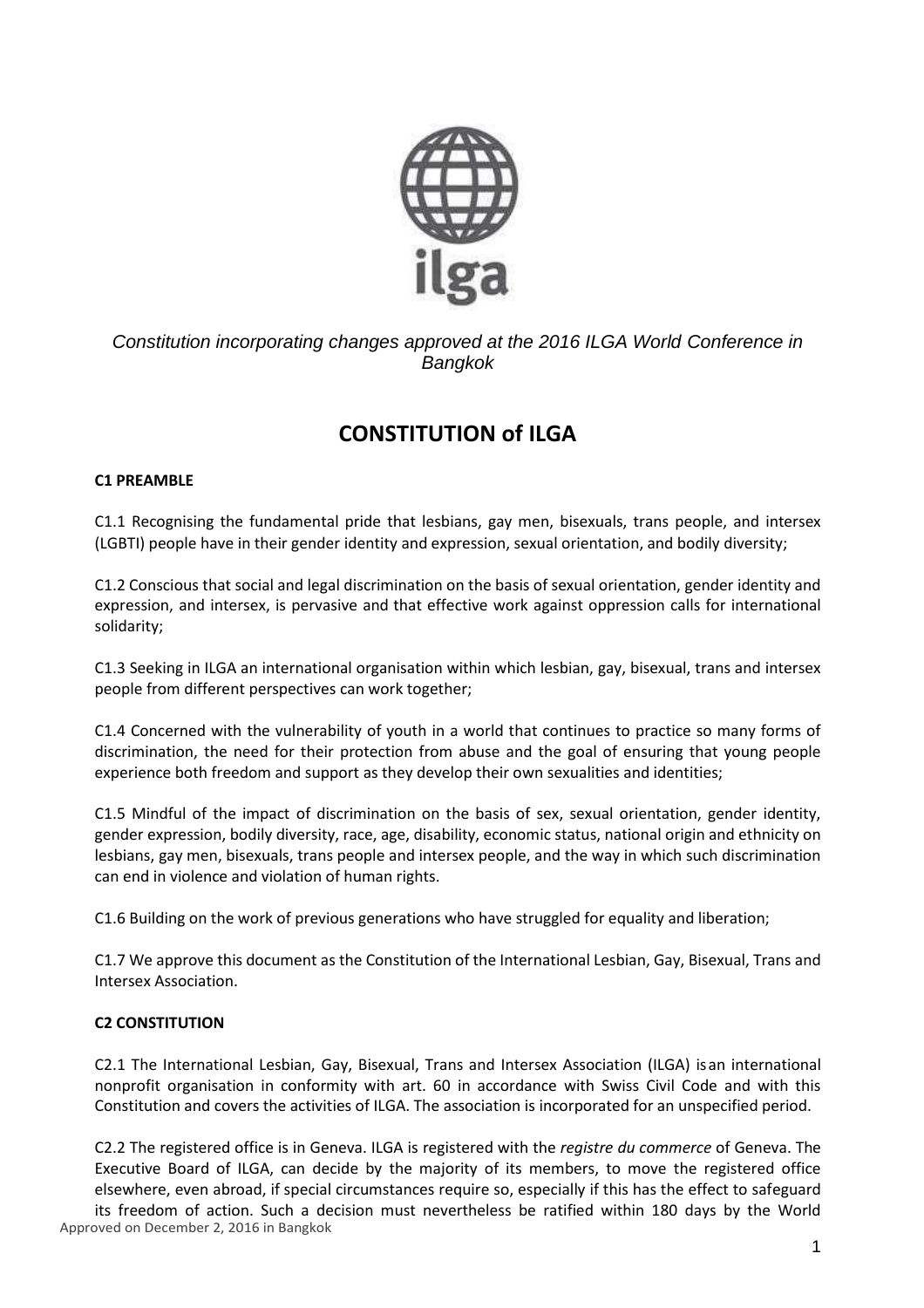Conference by a simple majority of votes cast for and against.

C2.3 The working languages of ILGA are English and Spanish.

## **C3 AIMS AND OBJECTIVES**

C3.1 The Aims and Objectives of ILGA are:

C3.1.1 To work for the equality of lesbian, gay, bisexual, trans and intersex people and for liberation from all forms of discrimination;

C3.1.2 To work for equality of all people who live and face discrimination because of their perceived or actual sexual orientation, gender identity, gender expression or bodily diversity.

C3.1.3 To promote the universal respect for and observance of human rights and fundamental freedoms, including the elimination of all forms of discrimination and also including the realisation of the specific provisions of the following international human rights instruments:

- The International Covenant on Civil and Political Rights;
- The International Covenant on Economic, Social and Cultural Rights;
- The International Convention on the Elimination of all forms of Racial Discrimination;
- The Convention on the Elimination of all forms of Discrimination against Women;
- The Convention on the Rights of the Child;
- The Convention on the Rights of Persons with Disabilities;
- The United Nations Declaration on the Rights of Indigenous Peoples;
- The International Convention against Torture and Other Cruel, Inhuman or Degrading Treatment;
- The International Convention on the Protection of the Rights of All Migrant Workers and Members of Their Families;
- The International Convention on Enforced Disappearance

C3.2 To work towards these goals, ILGA shall:

- Create a platform for lesbians, gay men, bisexuals, trans people and intersex people internationally, in their quest for recognition, equality and liberation, in particular through the world and regional conferences;
- Work towards equal representation in all regions for lesbians, gay men, bisexuals, trans people and intersex people in our quest for recognition, equality and liberation;
- Give support for ILGA members in coordination with its regions;
- Collect information, conduct research, publish material and organise seminars, training, briefings and specialised conferences;
- Offer facilities for co-ordination of activities and actions.

#### **C4 MEMBERSHIP**

C4.1 All members have to support the aims of ILGA.

C4.2 Membership in ILGA is divided into two categories: Full members and Associate members.

Full members are:

- non-profit organisations representing lesbians, gays, bisexuals, trans people or intersex people, their culture or providing exclusive service to or support for them;
- branches of the above mentioned organisations;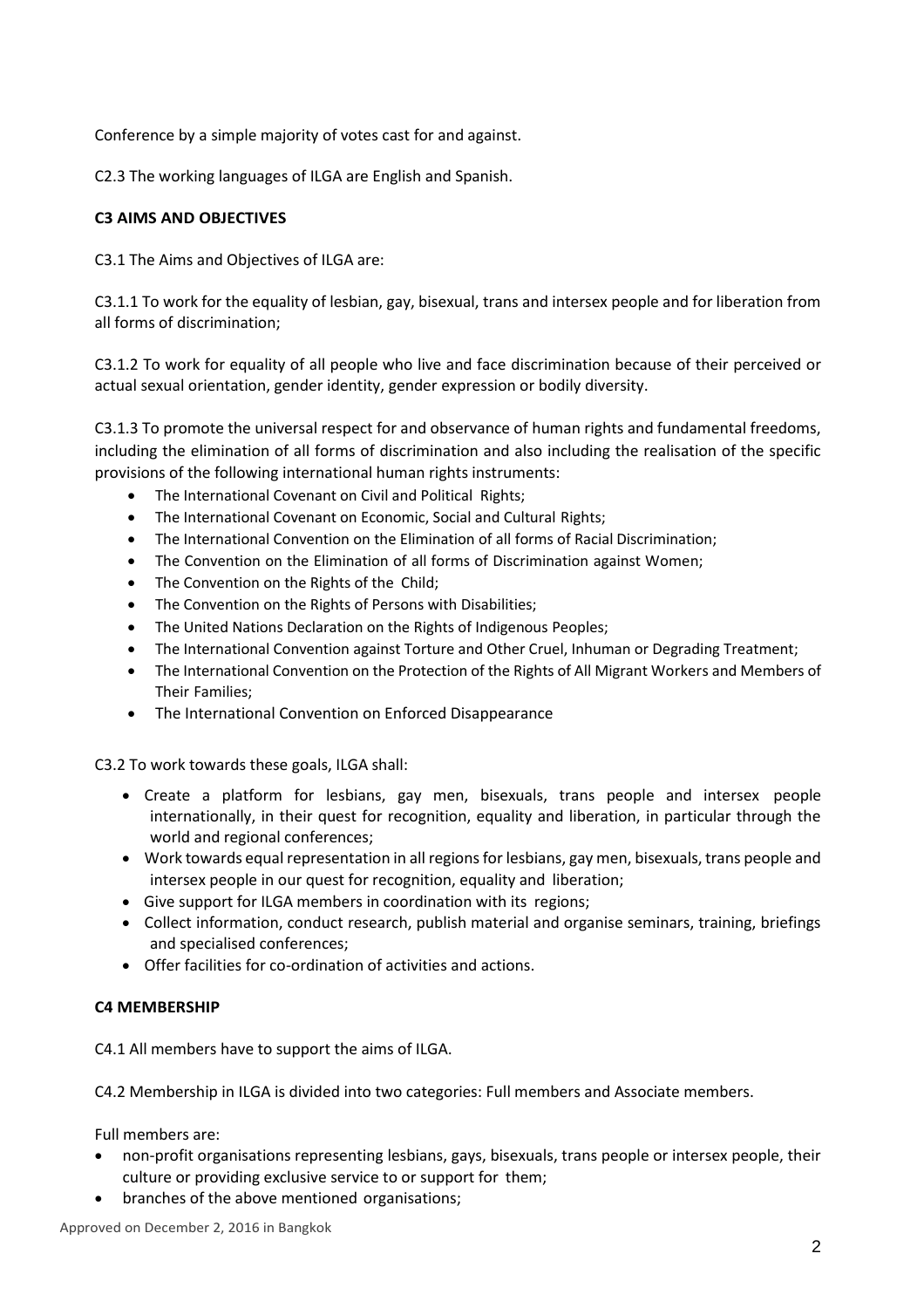• non-profit groups representing lesbians, gays, bisexuals, trans people or intersex people within other organisations such as trade unions and political parties.

Associated members are: other organisations of public law, such as cities, regions, political parties or trade unions, etc., or of private law.

Individuals wishing to associate to ILGA may become a 'Friend of ILGA'.

#### C4.3 *Application:*

An applicant for any category of membership of ILGA or for friends of ILGA must submit an application to the registered office of ILGA and affirm agreement with the aims and objectives of ILGA.

An organisation applying for full or associate membership must provide a description of itself, its aims, the composition of its membership, target group and structure.

#### C4.4 *Admission:*

Applications for full or associate members which are in conformity with the aims and objectives in this constitution shall be accepted by the Executive Board, subject to final decision by the World Conference. The Executive Board can delegate the acceptance of new members in a region to a regional structure set up in accordance with C5.2.

#### C4.5 *Suspension and expulsion:*

A member may be suspended from membership by the Executive Board for failure to comply with this constitution by at least a 50% plus 1 majority of its members voting for the suspension. The suspension, unless revoked by the Executive Board, shall remain in force until the next World Conference. A member may be expelled from membership by motion at a World Conference for failure to comply with this constitution. Members facing the possibility of expulsion have the right to present their defence. An individual may no longer be recognised as a 'Friend of ILGA' by the Secretaries General. Where such

an action occurs, the Secretaries-General will submit their decision to the next Executive Board meeting for review.

C4.6 If a member does not pay the annual membership fee within 3 months after being given notice that the fee is due, the member will not be able to exercise the rights of a member as set out in this constitution until such time as any outstanding fees have been paid

C 4.7 Members shall at all times have the same membership status in a region as in ILGA itself.

#### **C5 REGIONAL STRUCTURES**

C5.1 The regions of ILGA are Africa, Oceania (Aotearoa/New Zealand, Australia and Pacific Islands), Asia, Europe, Latin America and the Caribbean (LAC) and North America.

C5.2 Within each region members may form a regional organisation. All members of ILGA in a region are members of the same category in the regional organisation.

C5.3 The highest authority for each regional organisation is the regional conference. In accordance with the provisions in C8.3 the regional caucus at the World Conference will take on the duties of the regional conference in case such a conference has not taken place between two World Conferences.

C5.4 The aims of regional organisations shall at all times be consistent with the aims expressed in this constitution, and their work shall reflect the diversity of members in the region.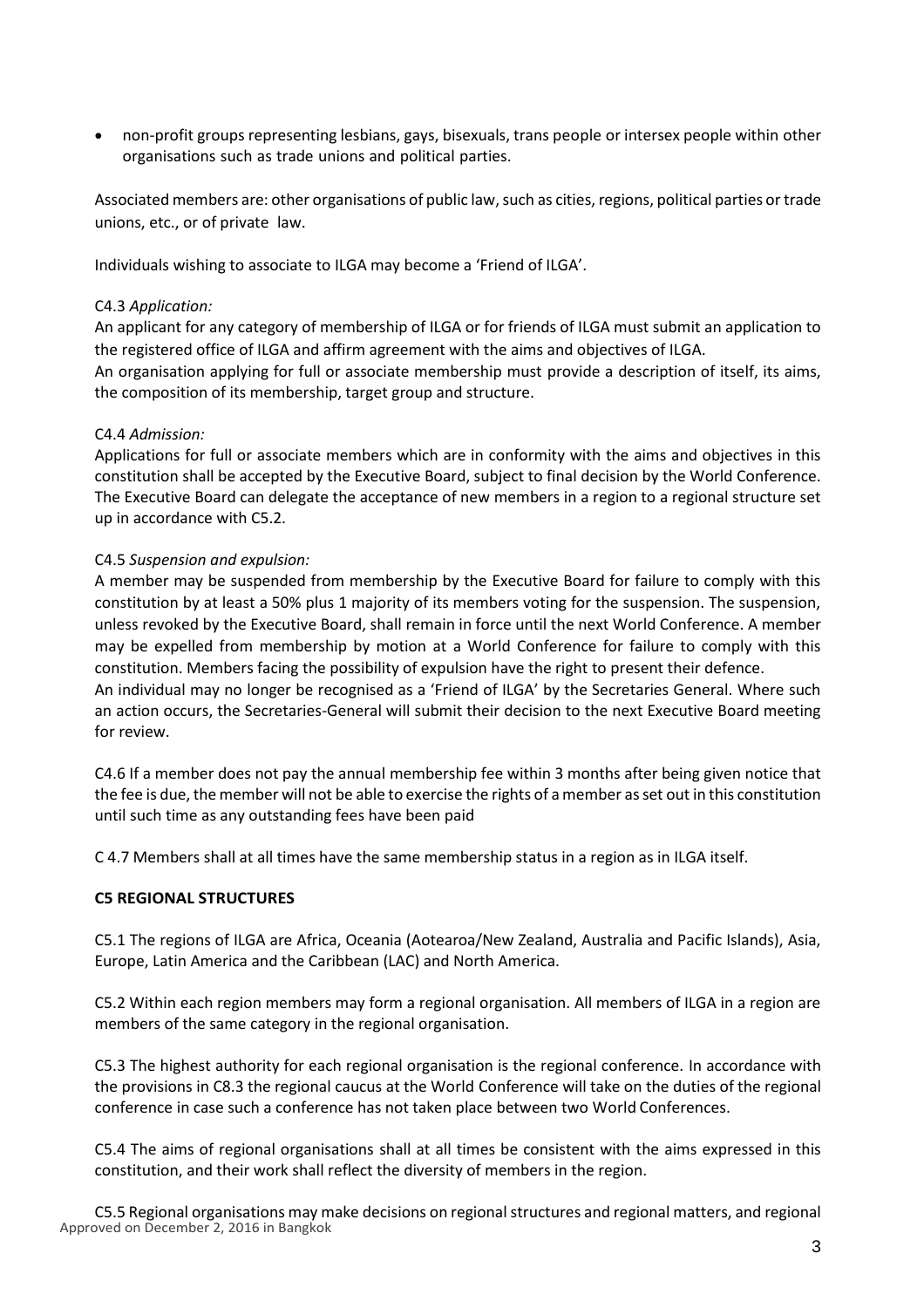conferences have the power to determine the policy of the regional organisation, according to their rules, subject to the provisions of this constitution.

C5.6 Where no such rules have been determined, then the arrangements for regional conferences must follow ILGA's Standing Orders as closely as possible in order to be recognised as official events of ILGA.

C5.7 Where no such rules have been determined, and in case a Regional Conference has not decided the place and time of the next conference, then the Office of ILGA in Geneva or regional office if there is one, shall communicate to all full members in the region that they can propose to organise the next regional conference. Members that wish to do so need to present and defend their proposal. The proposals are public. The decision will be made by the regional board if there is one. If there isn't one, a committee composed of the Secretaries-General, the region's representatives on the Executive Board and 5 full members from the region will consider the various proposals and decide which group will organise the next conference on the grounds of the criteria in the invitation for proposals.

C5.8 A regional organisation shall mention in its own constitution that it is a regional organisation of ILGA. A regional organisation may list, in its official name, the specific groups covered by ILGA, and for this purpose use wording and formulations appropriate to the cultural and linguistic context of that region. However, a regional organisation may not alter the name "ILGA" in the official name of the regional organisation.

## **C6 STEERING COMMITTEES**

#### **C6.1** *WOMEN'S COMMITTEE*

C6.1.1 The World Conference shall elect a person identifying as a woman to chair the Women's Committee and also be a member of the World Board.

C6.1.2 Each regional board shall appoint a person identifying as a woman to sit on the Women's Committee.

C6.1.3 It is the responsibility of the Chair of the Women's Committee to coordinate the work of the Committee which is to:

- a) Collect and co-ordinate information/visibility worldwide on lesbian, bisexual, trans and intersex women, in close co-operation with the Executive Board;
- b) Initiate articles on women's issues for ILGA publications;
- c) Attend relevant conferences within and outside ILGA and make policy inputs to international organisations and agencies;
- d) Co-operate with other international women's organisations;
- e) Co-ordinate and arrange women's caucuses and workshops in co-operation with the group planning for a World Conference;
- f) Carry out tasks allocated to it by ILGA World Conferences.

#### **C6.2** *TRANS COMMITTEE*

C6.2.1 The World Conference shall elect a person identifying as trans to chair the Trans Committee and also be a member of the World Board.

C6.2.2 Each regional board shall appoint a person identifying as trans to sit on the Trans Committee

C6.2.3 It is the responsibility of the Chair of the Trans Committee to coordinate the work of the Committee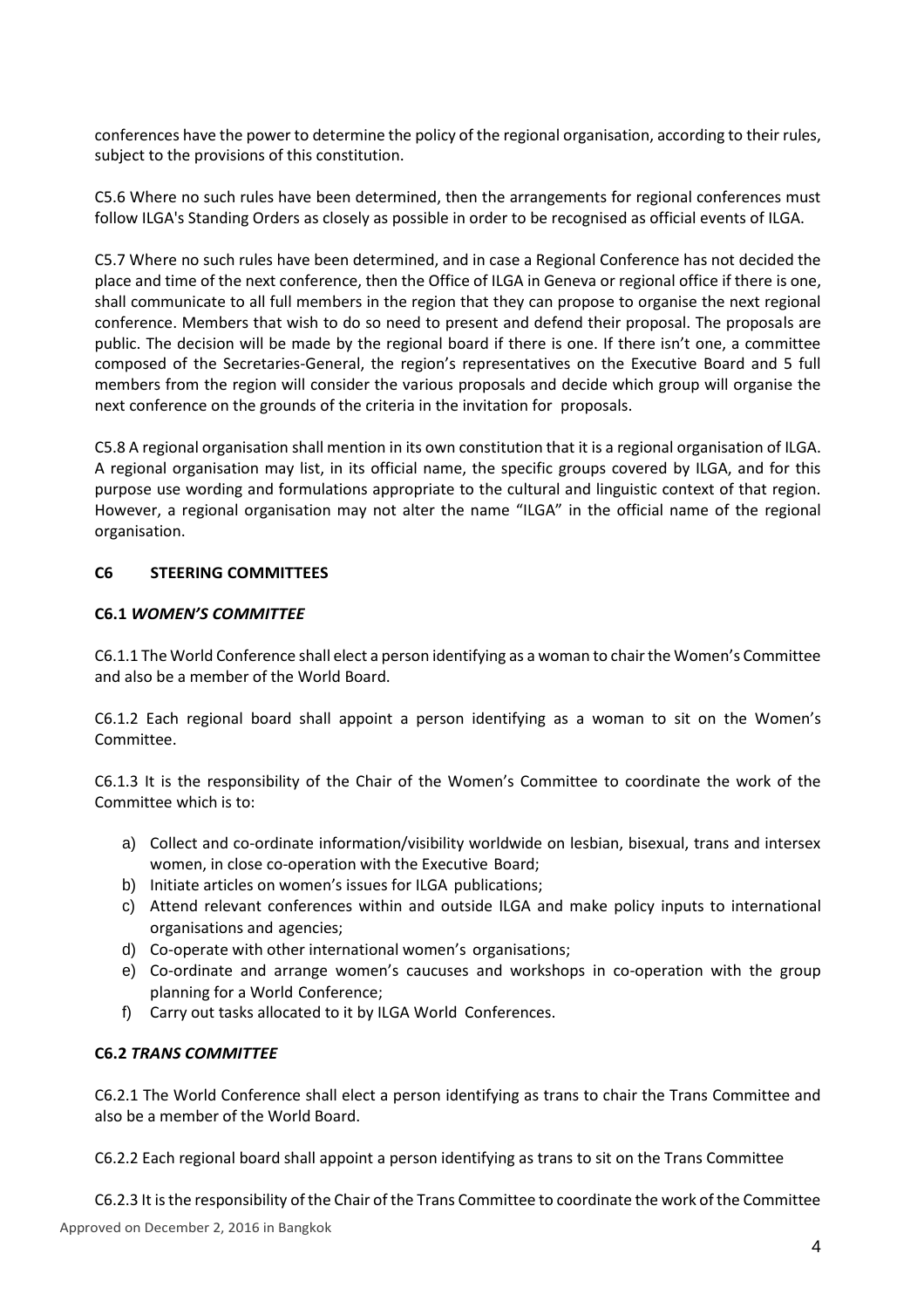which is to:

- a) Collect and co-ordinate information/visibility worldwide on trans issues, in close co-operation with the Executive Board;
- b) Initiate articles on trans issues for ILGA publications;
- c) Attend relevant conferences within and outside ILGA and make policy inputs to international organisations and agencies;
- d) Co-operate with other international trans organisations;
- e) Co-ordinate and arrange trans caucuses and workshops in co-operation with the group planning for a World Conference;
- f) Carry out tasks allocated to it by ILGA World Conferences.

# **C6.3** *INTERSEX COMMITTEE*

C6.3.1 The World Conference shall elect an intersex person to chair the Intersex Committee and also be a member of the World Board.

C6.3.2 Each regional board shall appoint a person identifying as Intersex to sit on the Intersex Committee

C6.3.3 It is the responsibility of the Chair of the Intersex Committee to coordinate the work of the Committee which is to:

- a) Collect and co-ordinate information/visibility worldwide on intersex issues, in close co-operation with the Executive Board;
- b) Initiate articles on intersex issues for ILGA publications;
- c) Attend relevant conferences within and outside ILGA and make policy inputs to international organisations and agencies;
- d) Co-operate with other international intersex organisations;
- e) Co-ordinate and arrange intersex caucuses and workshops in co-operation with the group planning for a World Conference;
- f) Carry out tasks allocated to it by ILGA World Conferences.

# *C6.4 BISEXUAL COMMITTEE*

C6.4.1 The World Conference will elect a person who identifies as bisexual to chair the Bisexual Committee and also be a member of the World Board.

C6.4.2 Each regional board shall appoint a person identifying as bisexual to sit on the Bisexual Committee

C6.4.3 It is the responsibility of the Chair of the Bisexual Committee to coordinate the work of the Committee which is to:

- a) Collect and co-ordinate information/visibility worldwide on bisexual issues, in close co-operation with the Executive Board;
- b) Initiate articles on bisexual issues for ILGA publications;
- c) Attend relevant conferences within and outside ILGA and make policy inputs to international organisations and agencies;
- d) Co-operate with other international bisexual organisations;
- e) Co-ordinate and arrange bisexual caucuses and workshops in co-operation with the group planning for a World Conference;
- f) Carry out tasks allocated to it by ILGA World Conferences.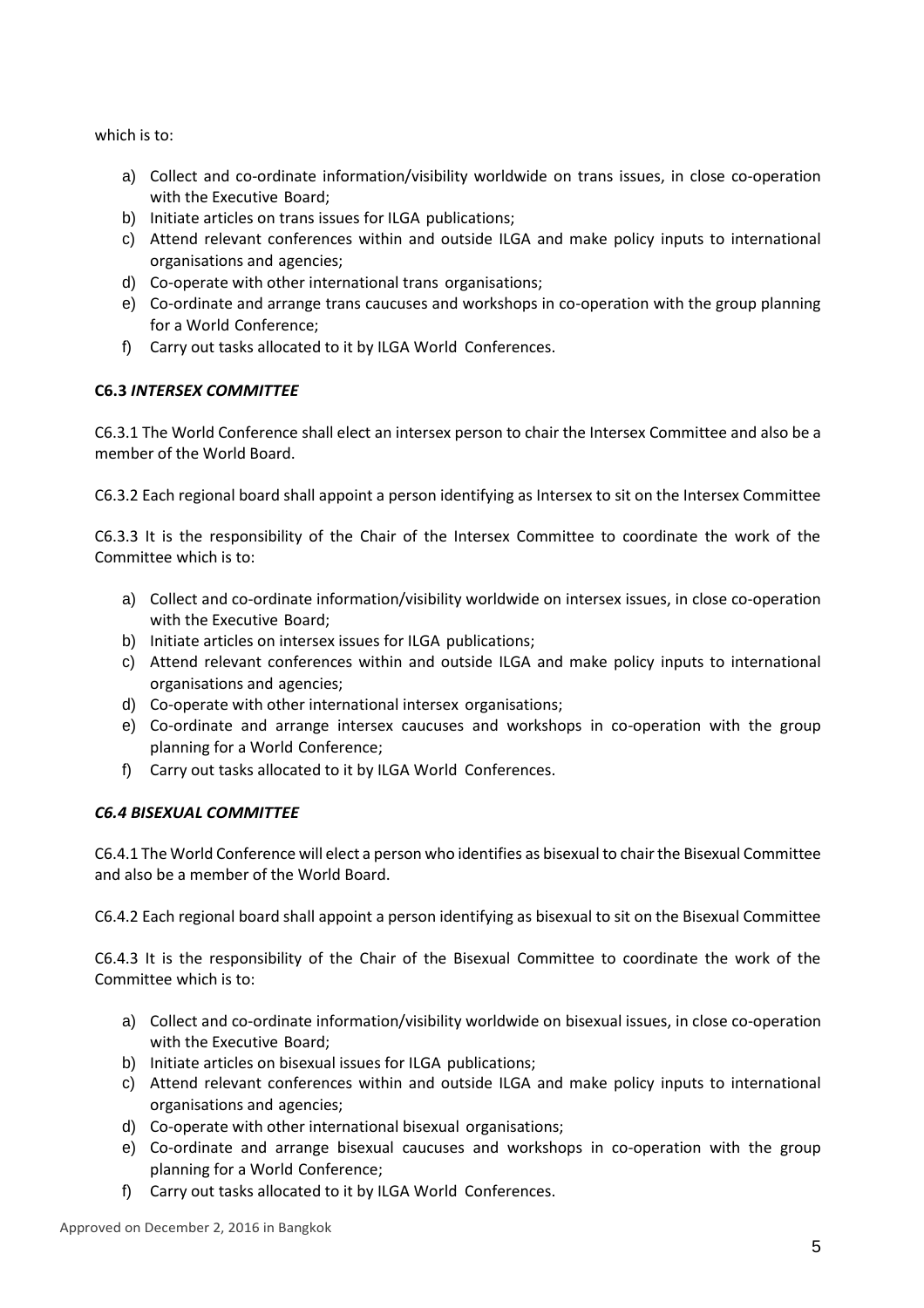## *C6.5 Youth COMMITTEE*

C6.5.1 The World Conference shall elect an LGBTIQ person below the age of thirty (30) to chair the Youth Committee and also be a member of the World Board.

C6.5.2 Each regional board shall appoint an LGBTIQ person who is below the age of 30 to sit on the Youth Committee.

C6.5.3 It is the responsibility of the Chair of the Youth Committee to coordinate the work of the Committee which is to:

- a) Collect and co-ordinate information/visibility worldwide on youth issues, in close co-operation with the Executive Board;
- b) Initiate articles on youth issues for ILGA publications;
- c) Attend relevant conferences within and outside ILGA and make policy inputs to international organisations and agencies;
- d) Co-operate with other international youth organisations;
- e) Co-ordinate and arrange youth caucuses and workshops in co-operation with the group planning for a World Conference;
- f) Carry out tasks allocated to it by ILGA World Conferences.

## **C7 THE WORLD CONFERENCE**

C7.1 The highest authority of ILGA is the World Conference.

C7.2 The time and place of the World Conference shall normally be determined by a prior World Conference. However, if such a decision is not taken or if it subsequently becomes unviable for any reason, the Executive Board shall take steps to ensure that a conference is called, including determining the conference venue and host organisation.

C7.3 The procedures for the World Conference shall be those set out in this Constitution and the Standing Orders.

C7.4 Full members, the Executive Board, the Steering Committees and Regional Executive Boards can submit proposals and amendments to proposals in accordance with the provisions in the Standing Orders. They may also nominate candidates for Secretaries General and chairs of the Steering Committees. Candidates can be nominated by other member organisation(s) than they are members of.

C7.5 In advance of the World Conference the Executive Board shall send to all members, in accordance with the provisions in the Standing Orders a preliminary agenda with proposals and nominations, and the audited accounts for the previous financial year or years and invite full members to submit amendments to proposals. The Board shall also send to all members, in accordance with the provisions in the Standing Orders, the final agenda with the reports from the Board and each of the Steering Committees and the financial report for the current year.

C7.6 The agenda of the World Conference shall include:

- a) Approval of the report from the Executive Board
- b) Approval of the report from the Women's Commi**t**tee
- c) Approval of the report from the Trans Commi**t**tee
- d) Approval of the report from the Bisexual Commi**t**tee
- e) Approval of the report from the Intersex Commi**t**tee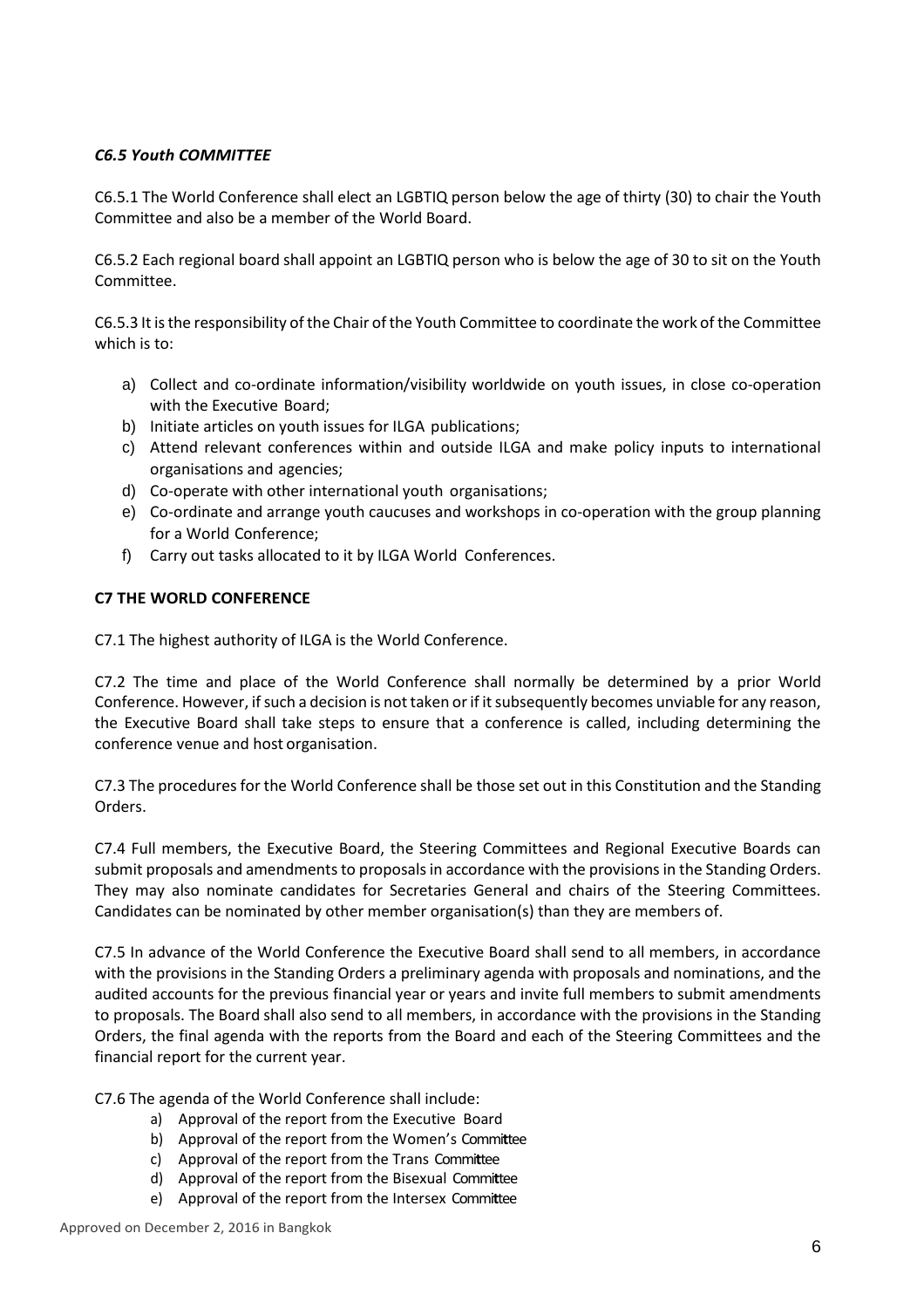- f) Approval of the report from the Youth Committee
- g) Approval of the audited accounts
- h) Approval of the financial report for the current year
- i) Approval of the budget
- j) Appointment of an auditor
- k) Proposals and amendments from full member s, the Executive Board, the Steering Committees and Regional Executive Boards
- l) Any change in the membership fee
- m) Election of the Secretaries General and alternates
- n) Election of the Chairs of the Steering Committees.

C7.7 The conference is chaired by a Chairing Pool, which shall have the functions set out in the Standing Orders

C7.8 Only full members are entitled to vote at a World Conference. Each full member shall have two votes and may nominate a proxy in accordance with the provisions in the Standing Orders.

C7.9 Associate and individual members are entitled ed to attend World Conferences and speak in all workshops and plenary sessions. The Executive Board can permit others to attend and participate in any World Conference or a part of it.

C7.10 Decisions of a World Conference are taken only by the conference in plenary session. They shall be recorded in a special register in accordance with the Standing Orders.

A plenary session can decide on questions of membership, resolutions, constitutional amendments, policy statements, budgetary decisions, elections and other business, in accordance with the procedures in the Standing Orders.

C7.11 Wherever possible, decisions are taken by consensus. In the event of a vote, decisions shall be taken on the basis of a simple majority of the votes cast for and against, with the exception of amendments to this Constitution, as stated in C11.2.

C7.12 An extraordinary World Conference shall be convened by the Executive Board in accordance with the Standing Orders if:

- A World Conference decides that an extraordinary conference should be held, or
- 20% of the full members including members from at least twelve countries and two regions request such a conference in order to discuss and take decision on particular issues, or
- The Board considers that it is in the interests of ILGA for such a conference to be held and make decisions on particular issues.

C7.13 The notice for such a conference shall specify the issues that are to be discussed, and the agenda for the conference shall be restricted to these issues. At extraordinary conferences decisions can be taken only if at least 15% of the full members including members from at least fifteen countries and three regions are represented at the conference by delegates or by proxy. In all other respects, the provisions of this Constitution and the Standing Orders shall apply.

## **C8 THE EXECUTIVE BOARD**

C8.1 The Executive Board shall act on behalf of ILGA between World Conferences, within the framework and goals of this Constitution and the resolutions of the World Conference. The Executive Board appoints among its Members a Treasurer.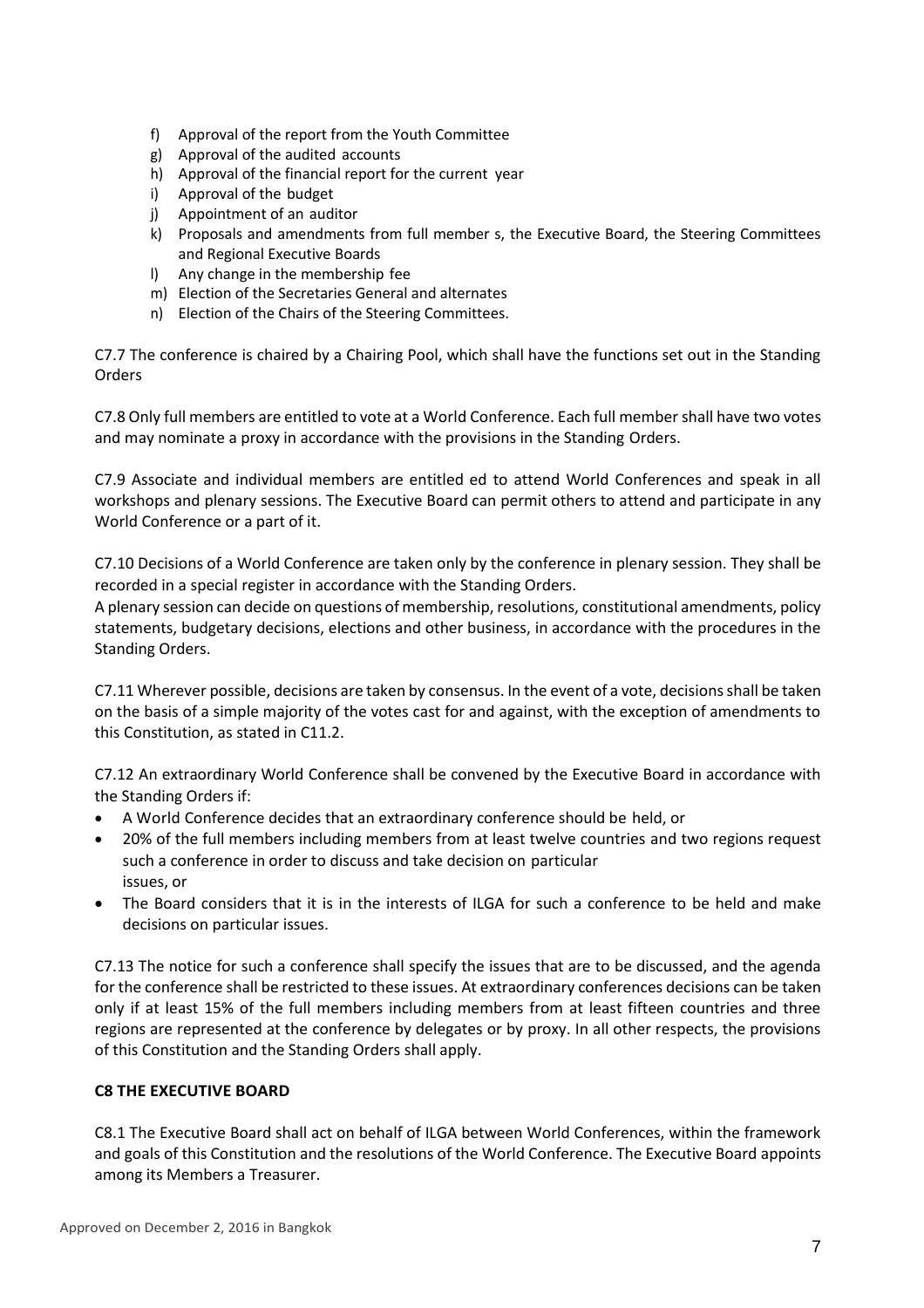C8.2 The Executive Board shall include two representatives, at least one of whom identifies as a woman, from each region, the two Secretaries-General, and the Chairs of the Steering Committees. All full and reserve members of the board have to be from full member organisations.

C8.3 Regional representatives and alternates shall be elected by the appropriate regional structures, according to their procedures. At least one of the two regional alternates must identify as a woman. If this is not possible, a regional caucus at a World Conference shall elect representatives until the region elects representatives according to their procedures or until the next World Conference.

C8.4 In case of a vacancy, a replacement may be elected by the region according to their procedures. If the region does not or cannot fill a vacancy, the Executive Board may appoint an interim member until the region or a regional caucus elects a new member.

C8.5 The World Conference shall elect two Secretaries General, at least one of whom identifies as a woman, to join the Executive Board:

- a) The Secretaries General represent the organisation
- b) The Secretaries General can delegate the representational functions to other board members
- c) The Secretaries General act as joint line manager to the Executive Director. They can decide to designate one of them as the lead person on this matter.

C8.6 The Executive Board has the following functions:

- a) to represent ILGA internationally and implement ILGA policies,
- b) to ensure the organisation of world conferences
- c) to appoint the Executive Director
- d) to oversee the management of the Executive Director, who manages the administrative office and ILGA staff.
- e) to report regularly on their activities to the membership and to each World Conference,
- f) to select signing officers for the organisation.
- g) to undertake fundraising for the organisation.
- h) The board has the mandate to establish committees
- i) To choose among the members a treasurer who chairs the finance committee and holds joint responsibility with the executive director for the finances of the organisation to set up working parties to assist them in specific areas and to mandate such working parties to act on its behalf where appropriate and within the aims and objectives of ILGA;
- j) to work closely together with the Steering Committees;
- k) to promote equality of women, trans, bisexual and intersex persons within and outside ILGA, bearing in mind the concerns of young as well as elder LGBTI people to act on behalf of the organisation where necessary and undertake such other functions for every purpose falling within the aims and objectives of ILGA.

C8.7 The Executive Board shall set up its own order of business and determine its own timetable for meetings in order to carry out its functions.

C8.8 Meetings of the Executive Board will be open to observers representing full members of ILGA, with the exception of discussions involving confidential personal information regarding individual board members or employees.

C8.9 Executive Board will have a meeting shortly after the World Conference and at least twice a year after that.

C8.10 The quorum for a meeting of the Executive Board shall be at least 50% of the regions represented, and one Secretary-General present. Meetings can also be conducted by telephone or electronically.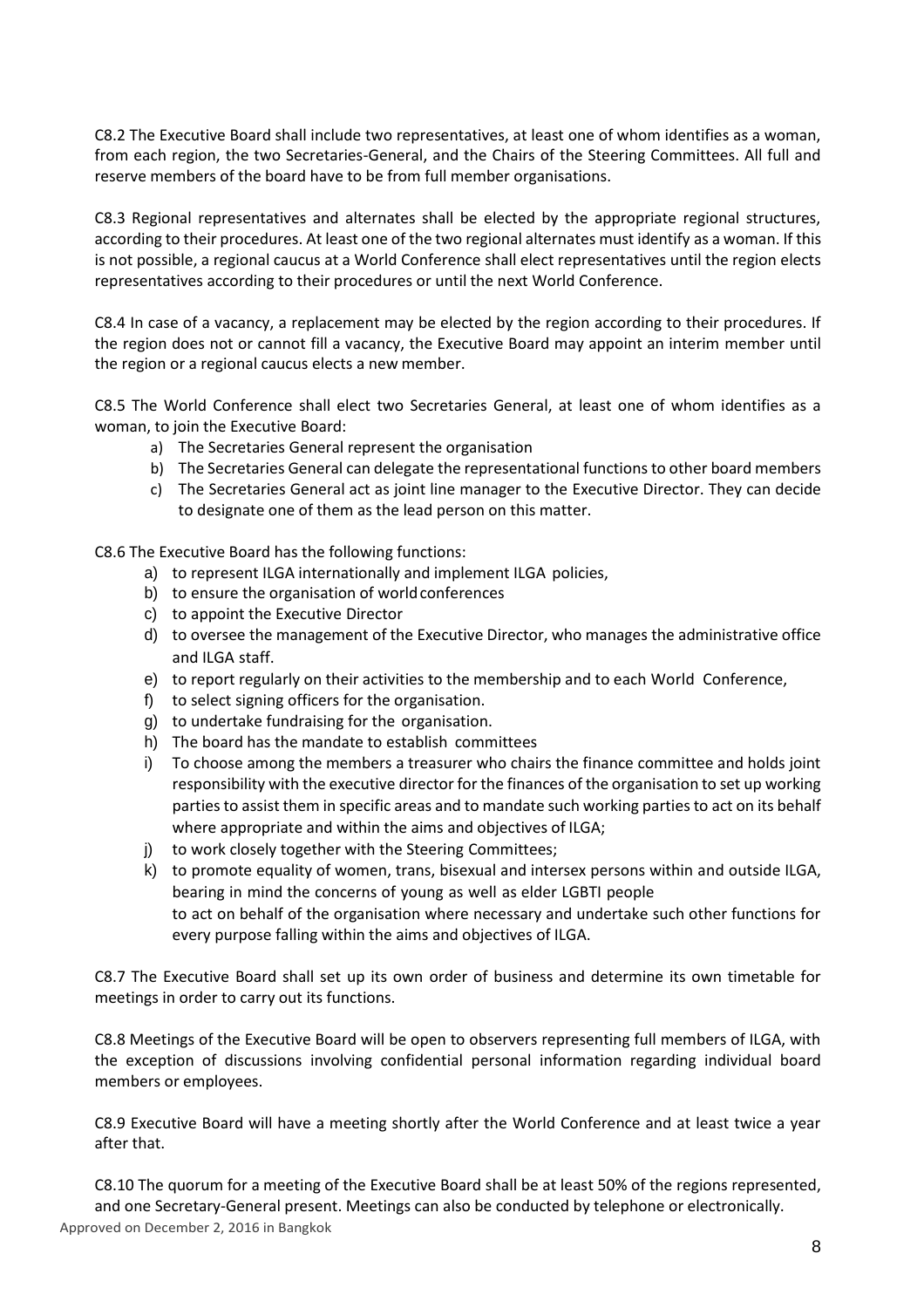C8.11 The term of office of the Secretaries-General and the Chairs of the Steering Committees shall be from the end of the World Conference at which they are elected until the end of the next World Conference. They may be re- elected.

The term of office of the regional members shall be specified by the appropriate regional structures.

C8.12 Decisions of the Executive Board are recorded in a special register and signed by two Board members.

C8.13 ILGA can only be legally committed by the two Secretaries General (or in the absence of one of the Secretaries General one other board member) and the Executive Director jointly, acting with the authorisation of the board.

C8.14 Board members act voluntarily and can only claim compensation for their actual costs and their travel expenses incurred in relation with exercising their function. For activities exceeding the usual scope of their function, each Board Member can receive appropriate compensation. Paid employees of ILGA can only sit in on the Board meetings in an advisory capacity (with no deliberative voting rights).

#### **C9 FINANCES**

C9.1 The financial year of ILGA is the calendar year, unless otherwise determined by the Executive Board or a World Conference.

C9.2 ILGA is a non-profit, international, non-governmental organisation according to Swiss Law. It may receive income from membership contributions, gifts, grants or other legally acceptable sources according to Swiss Law.

C9.3 The Executive Board is responsible for ensuring that accurate accounts of ILGA are kept according to Swiss Law. The Executive Board determines detailed financial regulations in relation to the control of financial resources and the keeping of accurate financial records, including provisions for the audit of ILGA accounts.

C9.4 The World Conference shall approve a suitably qualified auditor who shall be independent of the Executive Board.

#### **C10 USE OF THE ILGA NAME**

C10.1 The names 'International Lesbian, Gay, Bisexual, Trans and Intersex Association' and 'ILGA' as well as the logo of ILGA can only be used with the authorisation of the Executive Board or the World Conference.

#### **C11 AMENDMENT OF THE CONSTITUTION**

C11.1 An amendment to the Constitution can only be considered at a World Conference if the proposal has been submitted and circulated according to the rules in C7. The World Conference can consider the amendment proposed and any alterations to the amendment, which are not outside the scope of the proposed amendment.

C11.2 Adoption of changes to the constitution requires a majority of 75% of the votes cast for and against.